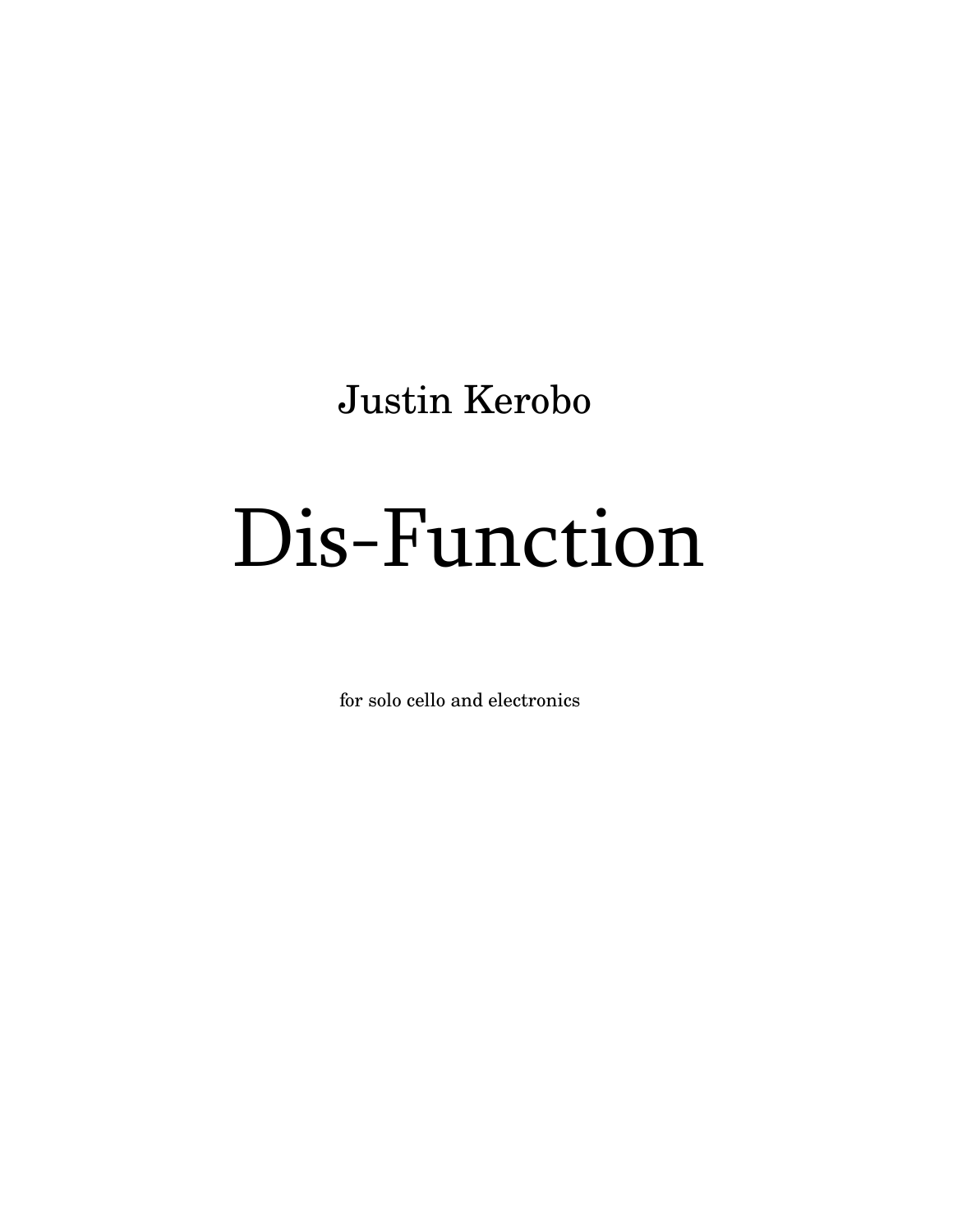#### Instrumentation

Violoncello and electronics

### Program Notes

*Dis-Function* is an interactive solo cello composition with a multimedia component; the Audio-Visual Jitter Generator is made in MaxMSP.

The chaotic, frenetic energy and drive propel the thought and the journey further. An electronic visualization allows for free interpretation as the sound can manipulate a complex matrix of shapes according to sensitivity to sound. However, this piece can be played with or without the electronic visualization.

#### Duration

Approximately 4 minutes. (3'51)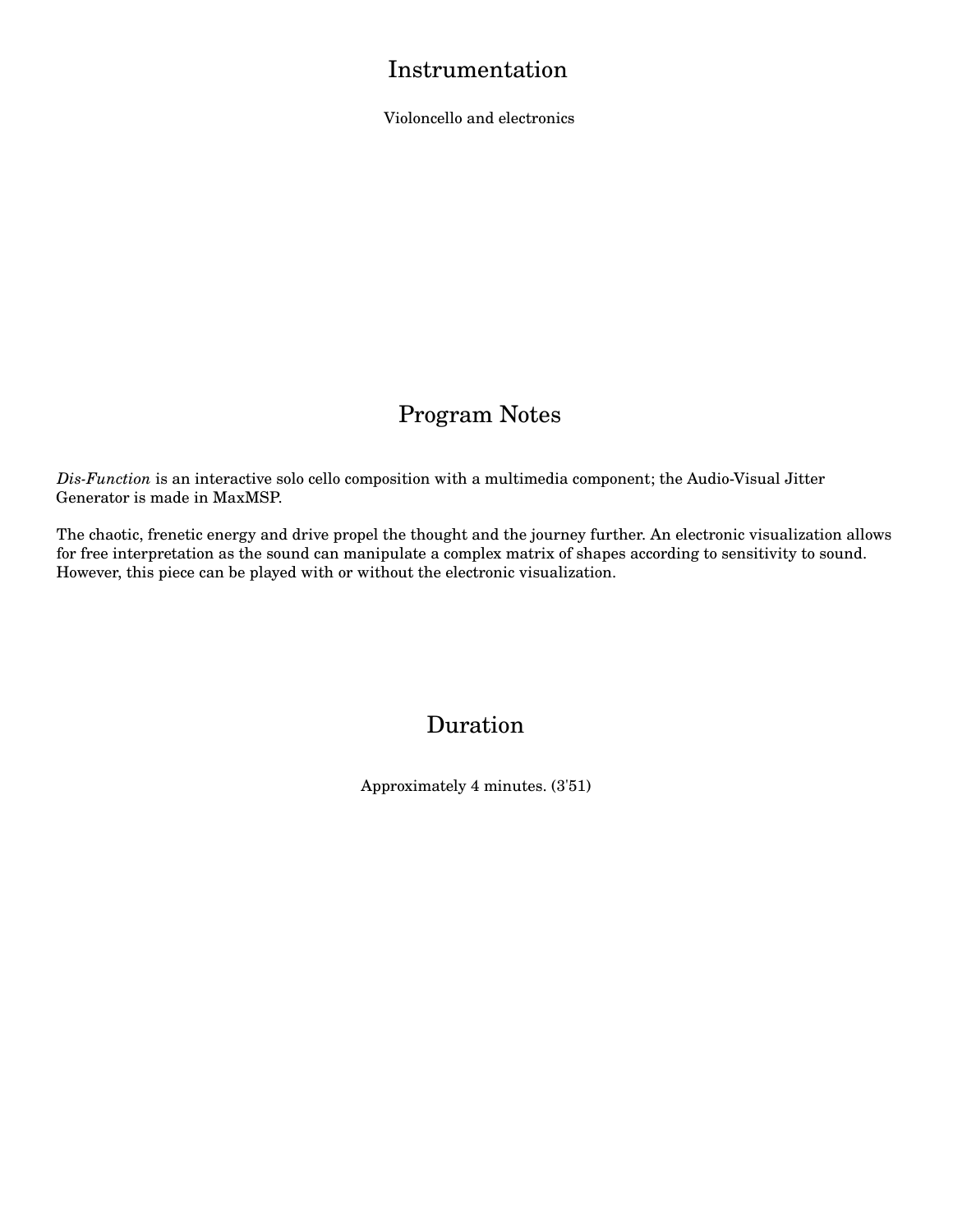## Dis-Function

Justin Kerobo



1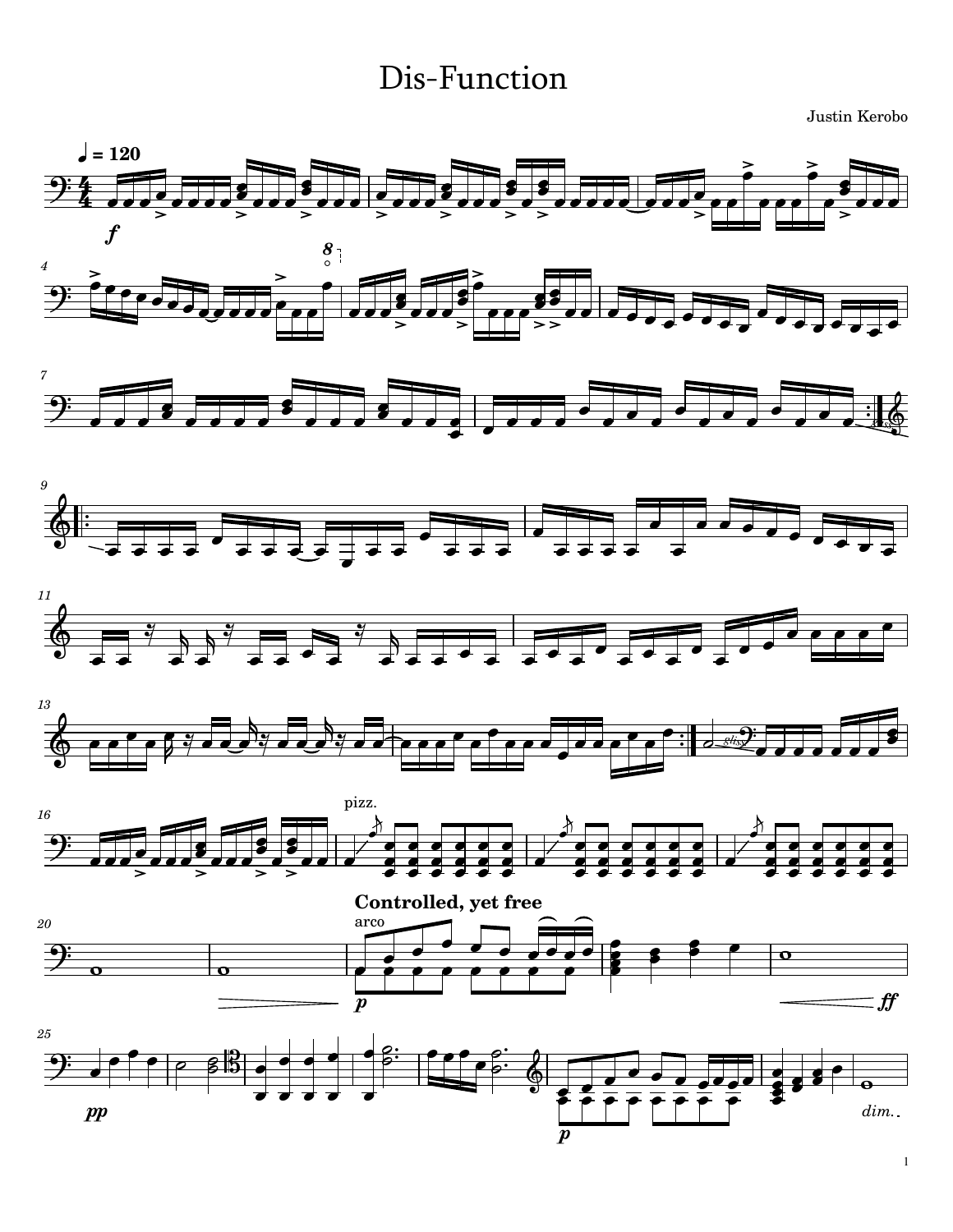